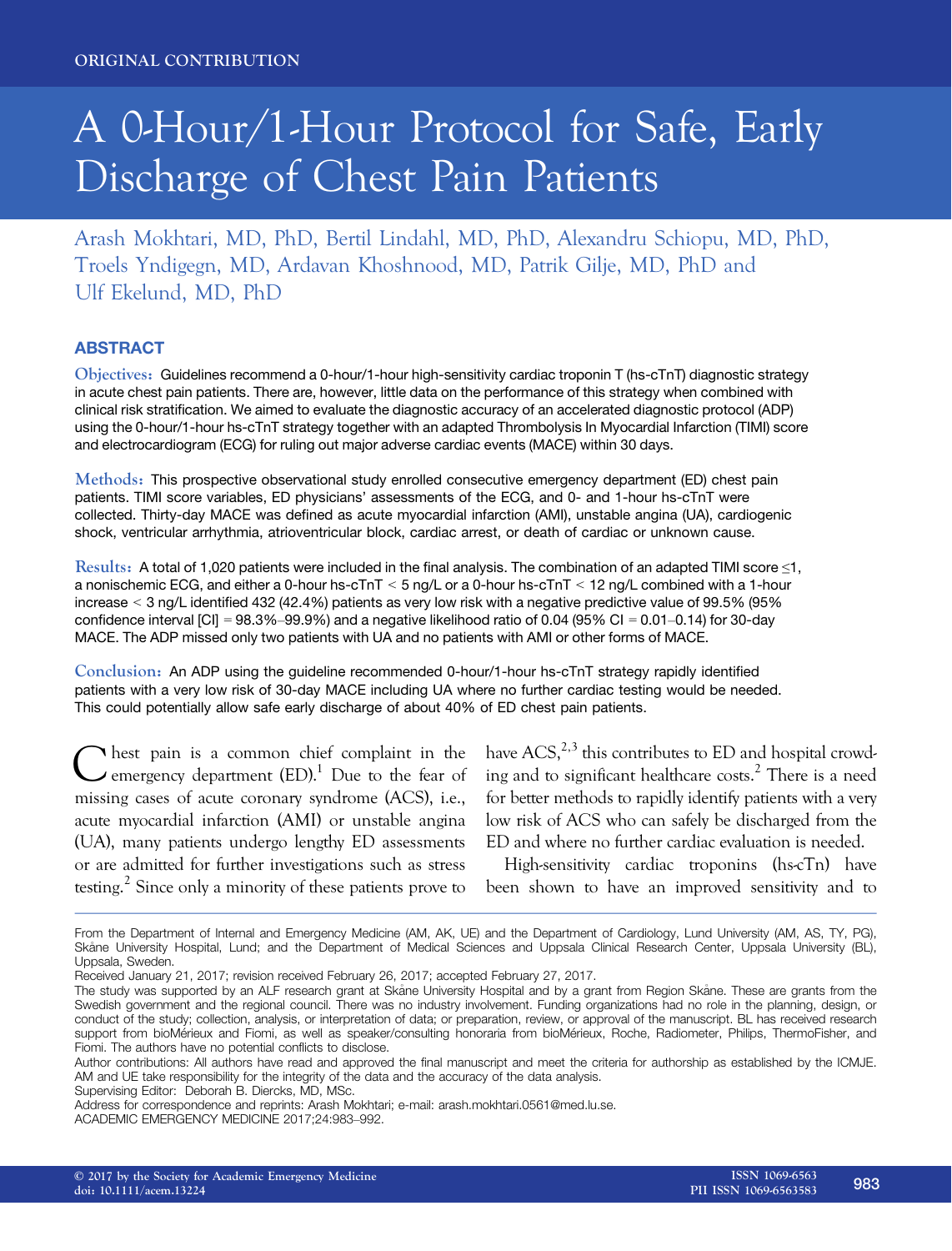enable faster rule-out of AMI.<sup>4-7</sup> The European Society of Cardiology (ESC) guidelines recommend the use of a 0-hour/1-hour strategy (class 1 recommendation) where AMI is considered ruled out either if a high-sensitivity cardiac troponin T (hs-cTnT) is  $\leq 5$ ng/L at presentation (below referred to as the "0-hour component" of the strategy) or if 0-hour hs-cTnT is  $\leq$  12 ng/L together with a 0- to 1-hour increase  $\leq$  3 ng/L (below called the "1-hour component"). $8$ 

Studies have evaluated the 0-hour and 1-hour components separately and indicated high negative predictive values (NPV) for ruling out AMI.<sup>4,5,7,9–13</sup> Several of these studies have, however, shown a <99% sensitivity,  $10-13$  which has caused some controversy as to whether this is adequate for a diagnostic strategy aiming to rule out  $AMI^{11,14}$  In accordance with the ESC guidelines,<sup>8</sup> it has therefore been recommended that these hs-cTnT protocols should be combined with electrocardiogram (ECG) and clinical risk stratification, with the National Institute for Health and Care Excellence (NICE) guidelines as well as others proposing the use of the Thrombolysis In Myocardial Infarction (TIMI) score. $^{9,11,15}$  There are, however, few studies that have evaluated the performance of the 0-hour or 1-hour components when combined with clinical risk stratification, $4.5$  and none have evaluated the combination with the TIMI score or when using the complete 0-hour/1-hour hs-cTnT rule-out strategy.

In the modified ADAPT-ADP (2-hour Accelerated Diagnostic protocol to Assess Patients with chest pain symptoms using contemporary Troponins as the only biomarker study—accelerated diagnostic protocol), a low adapted TIMI score is combined with negative ECG and hs-cTn at 0 and 2 hour and has been shown to accurately identify low-risk patients.<sup>16,17</sup> This ADP has not been evaluated together with the 0-hour/1-hour hs-cTnT strategy, which could allow faster rule-out.

We aimed to evaluate the diagnostic accuracy of the guideline recommended 0-hour/1-hour hs-cTnT strategy when used as part of the modified ADAPT-ADP for ruling out 30-day major adverse cardiac events (MACE).

#### **METHODS**

#### Study Design and Participants

This was a secondary analysis of data collected in a prospective observational study, and the methods have been described in detail previously.<sup>4</sup> We enrolled consecutive patients during weekdays between 9 AM and 9 PM from February 2013 to April 2014 at the Lund ED of Skane University Hospital, a tertiary care center. We included patients  $\geq 18$  years with a primary complaint of chest pain of nontraumatic origin and for whom hs-cTnT was ordered. We did not enroll patients with severe communication barriers, and other patients who were unable to provide written informed consent. Patients with STEMI were also not included as this diagnosis is not based on biomarkers. We excluded patients with hemolysis with an H-index  $\geq$  100 (the level recommended by the manufacturer) in either the 0- or the 1-hour sample and those with missing data required to calculate the ADP. This study was approved by the regional ethical review board and all patients provided written informed consent.

#### Data Collection

Clinical data were collected by research assistants using a custom-made data form. TIMI score variables were prospectively collected, and the presence of cardiac risk factors or previous coronary stenosis were also obtained from the electronic medical records if documented. The research assistants also collected the 1-hour hs-cTnT samples, using timers to achieve accurate timing, with sample times rounded to the nearest 10-minute mark in accordance with practice at our central laboratory. The ED physician's assessment of whether the ECG showed signs of acute ischemia was also prospectively collected. We did not provide a definition of signs of acute ischemia as to obtain the physician's unbiased assessment as in real-life practice. The data form did, however, include the definitions of significant ST-elevation, ST-depression, T-wave inversion, and Q-waves as recommended by the universal AMI guidelines.<sup>18</sup>

Samples for hs-cTnT, which was the assay in clinical use during the study period, were collected in lithium heparin tubes and analyzed with the Roche Cobas e602 (Roche Diagnostics). The assay has a limit of blank of 3 ng/L and a limit of detection of 5 ng/L, and the coefficient of variation is <10% at the 99th percentile cutoff point of 14 ng/ $L^{19}$ 

Further diagnostic testing and treatment were performed, as in routine care, at the discretion of the responsible physician. Testing included serial troponins at 2–6 hours after presentation, radiography, noninvasive testing, and coronary angiography as deemed appropriate.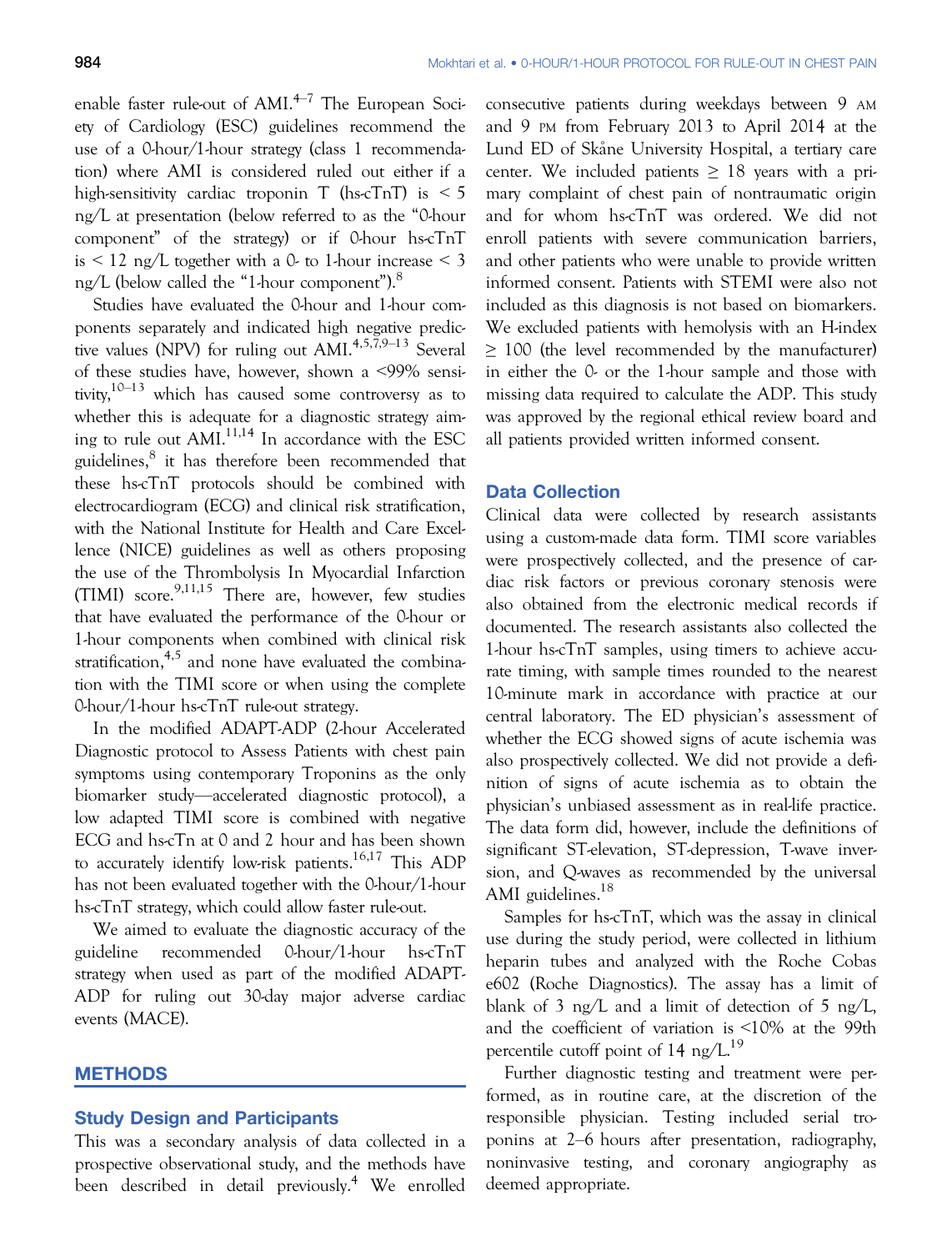#### Index Test

The evaluated index test was the 0-hour/1-hour hs-cTnT strategy used as part of the modified ADAPT-ADP (Figure 1) where patients were identified as very low risk if they had an adapted TIMI score ≤1, no signs of acute ischemia on the ECG, and either 0-hour hs-c $TnT < 5$  ng/L or 0-hour hs-c $TnT < 12$  ng/L with a 1-hour increase  $\leq$  3 ng/L.

#### Outcomes and Reference Standard

The primary outcome was MACE within 30 days, including the index visit. MACE was defined as an adjudicated diagnosis of AMI, UA, cardiac arrest, cardiogenic shock, ventricular arrhythmia requiring intervention, high degree AV-block requiring intervention, or death from a cardiac or unknown cause.

The reference standard was a final adjudicated diagnosis of 30-day MACE, as decided by independent reviews by two cardiologists, and in case of disagreement, by a third cardiologist. The cardiologists were blinded to the 1-hour hs-cTnT and the data form with the collected TIMI score data. A detailed account of the adjudication process has been provided previously.<sup>4</sup> For this we had access to medical records from all hospitals and all diagnostic examinations in the region, including those ordered by primary care physicians. To not miss hospital visits outside our region, data for all admissions for in-hospital care in Sweden were also obtained from the National Patient Register. Deaths and causes of death were obtained from



Figure 1. Modified ADAPT-ADP using a 0-hour/1-hour hs-cTnT strategy. \*The original TIMI score includes ECG and troponin as variables, but as both are required to be negative in the ADP they are not included in the score. The original score also does not include "persistent discomfort." All variables are assigned a value of 1. †Risk factors defined as family history of coronary artery disease, hypertension, hypercholesterolemia, diabetes, or being a current smoker. ADP = accelerated diagnostic protocol; ECG = electrocardiogram; hs-cTnT = high-sensitivity cardiac troponin T; MACE = major adverse cardiac event; TIMI = Thrombolysis In Myocardial Infarction.

medical records, the national population registry, and the national cause-of-death registry. The adjudicators were then provided with all available clinical information from all hospitals in Sweden within 60 days from the index visit, including complete medical records, results of blood samples and radiologic investigations, ECGs, echocardiograms, stress tests, and coronary angiographies.

AMI was defined according to the universal definition requiring a significant rise and/or fall of hs-cTnT levels with at least one value above the 99th percentile, combined with symptoms or signs of cardiac ischemia.18 Significant hs-cTnT change was defined as an absolute change of  $\geq 7$  ng/L within 2–3 hours or  $\geq 9$ ng/L within 6 hour<sup>20–23</sup> and/or a change of  $>$ 20% if the 0-hour hs-cTnT was  $>14$  ng/L<sup>23</sup> To avoid misclassification of patients presenting in a troponin plateau phase, an AMI diagnosis could still be adjudicated in patients with elevated hs-cTnT levels in the absence of a significant rise or fall, if considered to be the most likely diagnosis based on all available information.<sup>18</sup>

The diagnosis of UA required normal or slightly elevated hs-cTnT levels without a significant rise or fall and a history consistent with UA defined as rest angina, new-onset angina of Canadian Cardiovascular Society class  $> 3$ , or increasing angina and at least one of the following: stenosis  $\geq$  70% in a vessel on coronary angiography, positive stress test if no angiography was performed, or new ischemic ECG changes in patients managed without stress test or angiography. An UA diagnosis could also be adjudicated in patients who were discharged after AMI was ruled out and were subsequently diagnosed with AMI or suffered death of cardiac or unknown cause within 30 days from the index visit. The other components of the 30 day MACE outcome were defined according to published standardized data definitions.<sup>24</sup>

#### Data Analysis

For descriptive data, continuous variables are described with mean and standard deviation (SD) and categorical variables are described with proportions. Sensitivity, specificity, NPV, and negative likelihood ratios (LR–) and corresponding 95% confidence intervals (CIs) were calculated for the different diagnostic strategies for the outcome of 30-day MACE. This was a secondary analysis and sample size was based on the primary analysis of this study, but as the number of included patients was similar to previous well-powered studies, it was estimated to be adequate.<sup>17</sup> When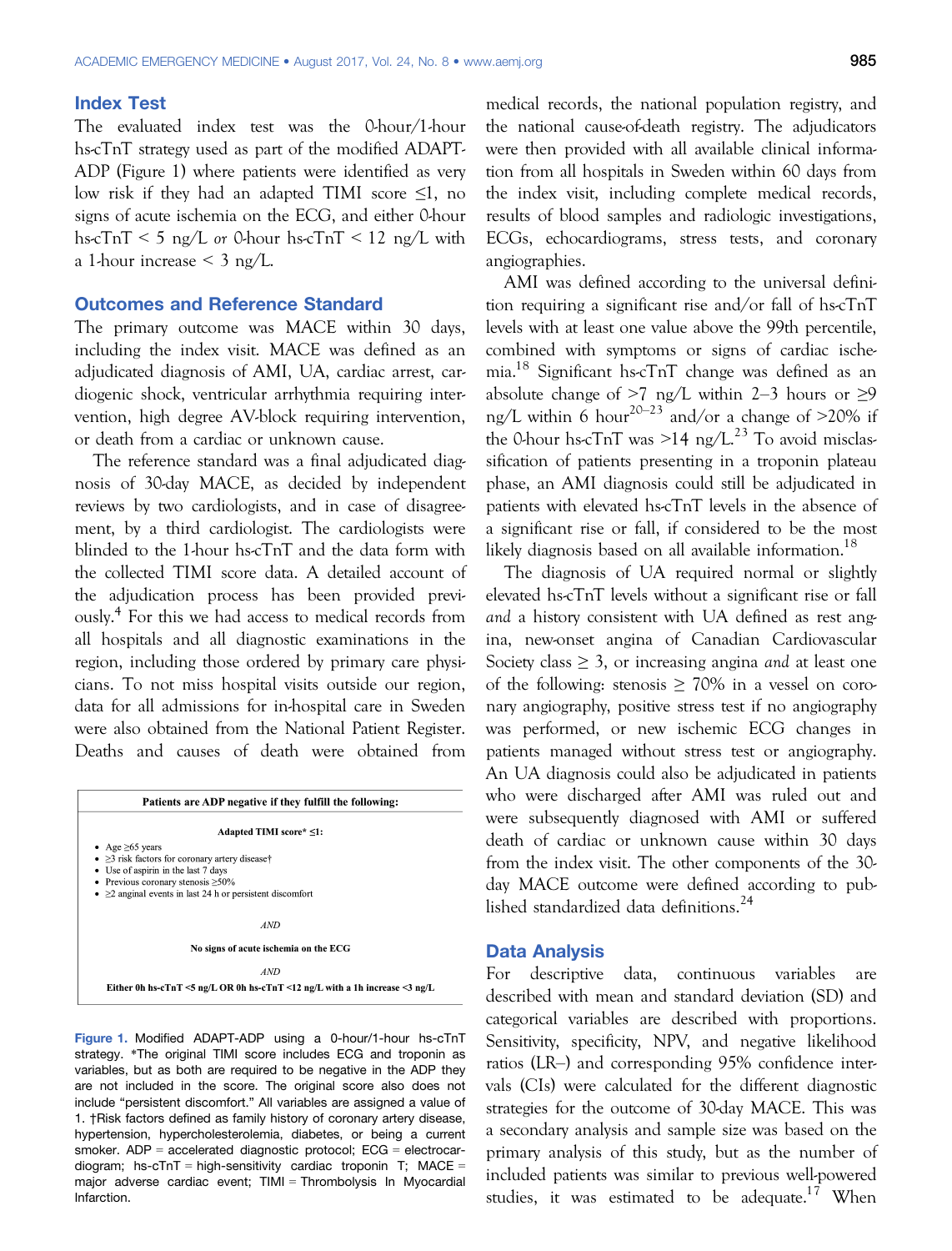calculating the 0- to 1-hour hs-cTnT change, hs-cTnT results  $\leq 5$  ng/L (i.e. below the limit of detection) were assigned a value of 2.5 ng/L. IBM SPSS v21 (IBM Corp.) and MedCalc statistical software version 14.8.1 (MedCalc Software bvba) were used for all statistical analyses.

#### RESULTS

#### Patient Characteristics

As shown in Figure 2, a total of 1,167 patients were enrolled in the study. Of these, 147 patients were excluded, leaving 1,020 for the final analysis. There were no important differences with regard to age, sex, baseline characteristics, or 30-day MACE prevalence between included patients and those excluded due to missing data (Data Supplement S1, available as supporting information in the online version of this paper, which is available at [https://doi.org/onlinelibra](https://doi.org/onlinelibrary.wiley.com/doi/10.1111/acem.13224/full) [ry.wiley.com/doi/10.1111/acem.13224/full](https://doi.org/onlinelibrary.wiley.com/doi/10.1111/acem.13224/full)).

Table 1 describes the baseline characteristics of the included patients. Mean  $(\pm SD)$  age was 60.7 ( $\pm 17.4$ ) years, 45.9% were female, and 19.5% had a history of AMI. The median time from ED presentation to 0hour hs-cTnT sampling was 32 minutes (interquartile range  $[IQR] = 19-54$  minutes), and the median time between the 0-hour and the 1-hour sample was 60 minutes (range =  $30-90$  minutes,  $IQR = 60-60$ minutes).

MACE within 30 days occurred in 119 (11.7%) patients. Most cases of MACE were index visit AMI (n = 77; 7.5%) and UA (n = 38; 3.7%; Data Supplement S2, available as supporting information in the online version of this paper, which is available at [https://doi.org/onlinelibrary.wiley.com/doi/](https://doi.org/onlinelibrary.wiley.com/doi/10.1111/acem.13224/full) [10.1111/acem.13224/full](https://doi.org/onlinelibrary.wiley.com/doi/10.1111/acem.13224/full)). All UA patients had a significant stenosis on angiography ( $n = 35$ ) and/or pathologic provocative testing  $(n = 11)$  and/or ECG signs of acute ischemia ( $n = 11$ ). A TIMI score of  $\leq$ 1 was present in 521 (51.1%) patients of whom 6.7% had a 30-day MACE, and with the addition of a non-ischemic ECG, the 30-day MACE rate decreased to 3.9%.

### Main Results

Table 2 and Figure 3 describes the performance of the ADP using the guideline-recommended 0-hour/ 1-hour hs-cTnT strategy, and the corresponding  $2 \times 2$ tables are presented in Data Supplement S3 (available as supporting information in the online version of this paper, which is available at [https://doi.org/onlinelibra](https://doi.org/onlinelibrary.wiley.com/doi/10.1111/acem.13224/full) [ry.wiley.com/doi/10.1111/acem.13224/full](https://doi.org/onlinelibrary.wiley.com/doi/10.1111/acem.13224/full)). The combination of an adapted TIMI score of  $\leq$ 1, a nonischemic ECG, and either a 0-hour hs- $cTnT \leq 5$  ng/L or a 0-hour hs-c $TnT \n\leq 12$  ng/L combined with a 0- to 1-hour increase  $\leq$  3 ng/L identified 432 (42.4%) patients as very low risk with an excellent NPV and LR–. Among ADP-negative patients 0.5% had a 30 day MACE, with the ADP missing only two patients with UA (described in Data Supplement S4, available as supporting information in the online version of this paper, which is available at [https://doi.org/onlinelibra](https://doi.org/onlinelibrary.wiley.com/doi/10.1111/acem.13224/full) [ry.wiley.com/doi/10.1111/acem.13224/full](https://doi.org/onlinelibrary.wiley.com/doi/10.1111/acem.13224/full)). Further,



Figure 2. Patient flow chart. Flow diagram of patient inclusion and exclusion. ADP negative = adapted TIMI score  $\leq 1$  and nonischemic ECG and either 0-hour hs-cTnT < 5 ng/L or 0-hour hs-cTnT < 12 ng/L with a 1-hour increase < 3 ng/L. ADP = accelerated diagnostic protocol; ECG = electrocardiogram; hs-cTnT = high-sensitivity cardiac troponin T; MACE = major adverse cardiac event; TIMI = Thrombolysis In Myocardial Infarction.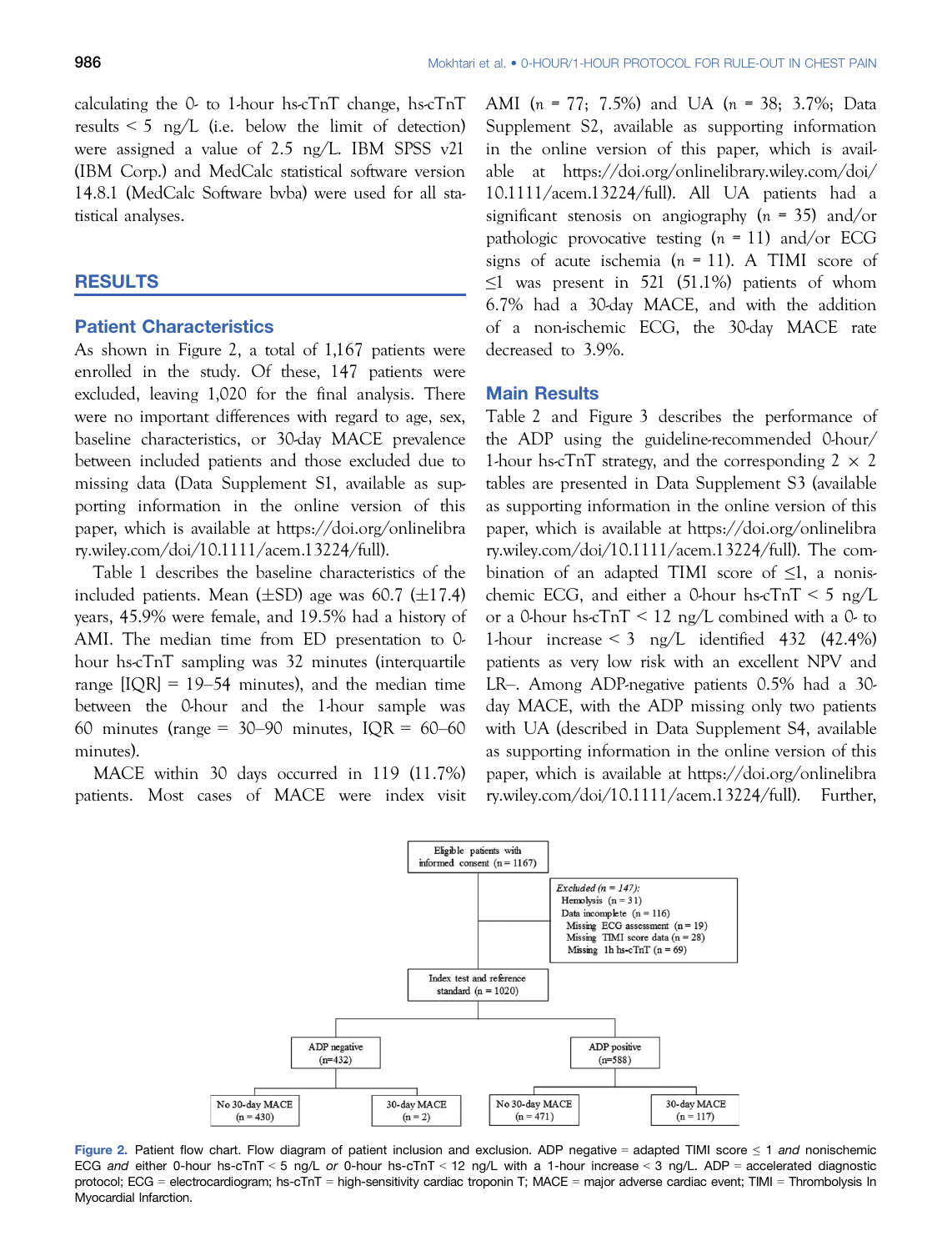| <b>Patient Characteristics</b> |                                      |                            |                        |  |  |
|--------------------------------|--------------------------------------|----------------------------|------------------------|--|--|
| Characteristics                | <b>All Patients</b><br>$(n = 1,020)$ | 30-Day MACE<br>$(n = 119)$ | No MACE<br>$(n = 901)$ |  |  |
| Age $(y)$                      | 60.7 $(\pm 17.4)$                    | 70.1 $(\pm 11.5)$          | 59.5 (±17.7)           |  |  |
| Female sex                     | 468 (45.9)                           | 35 (29.4)                  | 433 (48.1)             |  |  |
| Arrival by ambulance           | 424 (41.6)                           | 64 (53.8)                  | 360 (40.0)             |  |  |
| Medical history                |                                      |                            |                        |  |  |
| <b>Diabetes</b>                | 141 (13.8)                           | 38 (31.9)                  | 103 (11.4)             |  |  |
| Hypertension                   | 451 (44.2)                           | 82 (68.9)                  | 369 (41.0)             |  |  |
| Hypercholes-<br>terolemia      | 238 (23.3)                           | 44 (37.0)                  | 194 (21.5)             |  |  |
| AMI                            | 199 (19.5)                           | 36 (30.3)                  | 163 (18.1)             |  |  |
| PCI                            | 175 (17.2)                           | 34 (28.6)                  | 141 (15.6)             |  |  |
| <b>CABG</b>                    | 88 (8.6)                             | 18 (15.1)                  | 70 (7.8)               |  |  |
| Stable angina                  | 214 (21.0)                           | 45 (37.8)                  | 169 (18.8)             |  |  |
| Stroke/TIA                     | 95(9.3)                              | 19 (16.0)                  | 76 (8.4)               |  |  |
| <b>COPD</b>                    | 75 (7.4)                             | 9(7.6)                     | 66 (7.3)               |  |  |
| Other risk factors             |                                      |                            |                        |  |  |
| Family history<br>of CAD       | 241 (23.6)                           | 30(25.2)                   | 211 (23.4)             |  |  |
| <b>Current smoker</b>          | 135 (13.2)                           | 15 (12.6)                  | 120 (13.3)             |  |  |
| Previous smoker                | 441 (43.2)                           | 65 (54.6)                  | 376 (41.7)             |  |  |
| Medication                     |                                      |                            |                        |  |  |
| Aspirin                        | 286 (28.0)                           | 59 (49.6)                  | 227 (25.2)             |  |  |
| <b>Statin</b>                  | 299 (29.3)                           | 53 (44.5)                  | 246 (27.3)             |  |  |
| Acute ischemia<br>on ECG       | 66 (6.5)                             | 36 (30.3)                  | 30(3.3)                |  |  |
| Symptom onset to 0-h hs-cTnT*  |                                      |                            |                        |  |  |
| $<$ 3 h                        | 321 (31.8)                           | 46 (39.0)                  | 275 (30.8)             |  |  |
| $>3$ h                         | 689 (68.2)                           | 72 (61.0)                  | 617 (69.2)             |  |  |
| TIMI score $\leq$ 1            | 521 (51.1)                           | 35 (29.4)                  | 486 (53.9)             |  |  |
|                                |                                      |                            |                        |  |  |

Values are mean  $(\pm SD)$  or n (%).

Table 1

AMI = acute myocardial infarction; CABG = coronary artery bypass graft; CAD = coronary artery disease; COPD = chronic obstructive pulmonary disease;  $ECG = electrocardiogram$ ; hs-cTnT = highsensitivity cardiac troponin T; MACE = major adverse cardiac event;  $\overline{PCI}$  = percutaneous coronary intervention;  $\overline{TA}$  = transient ischemic attack; TIMI = Thrombolysis In Myocardial Infarction.

among the ADP-negative patients three (0.7%) had a final diagnosis of pulmonary embolism (PE), and none had an aortic dissection (AD).



Figure 3. Stepwise approach to identifying very-low-risk patients.  $ADP = accelerated$  diagnostic protocol;  $ECG = electrocardiogram$ ; hs-cTnT = high-sensitivity cardiac troponin T; MACE = major adverse cardiac event; TIMI = Thrombolysis In Myocardial Infarction.

The ADP with only the 0-hour component  $(<5$  ng/L) of the hs-cTnT strategy identified 268 (26.3%) patients with a 0.4% 30-day MACE event rate, missing only a single patient with UA (Data Supplement S4). Using instead only the 1-hour hs-cTnT component in the ADP identified 428 (42.0%) patients as very low risk, with 0.5% having a 30-day MACE, missing the same two patients with UA as with the complete 0-hour/ 1-hour strategy above.

Data Supplement S5 (available as supporting information in the online version of this paper, which is available at [https://doi.org/onlinelibrary.wiley.com/d](https://doi.org/onlinelibrary.wiley.com/doi/10.1111/acem.13224/full) [oi/10.1111/acem.13224/full\)](https://doi.org/onlinelibrary.wiley.com/doi/10.1111/acem.13224/full) shows the performance of the complete 0-hour/1-hour strategy  $\pm$  ECG, without the TIMI score. Leaving out the TIMI score resulted in a larger proportion of patients being identified for rule out: 679 (66.6%) with hs-cTnT alone and 658 (64.5%) with the addition of the ECG. The 30 day MACE risks in ruled-out patients were higher, however, with a 2.4% risk with hs-cTnT alone (two missed AMIs, 14 missed UAs) and a 2.0% risk with hs-cTnT + ECG (one missed AMI, 12 missed UAs).

#### Table 2

Diagnostic Accuracy of the ADP Using 0-Hour/1-Hour hs-cTnT for 30-Day MACE

|                                                                                                 | Sensitivity<br>% (95% CI) | Specificity<br>% (95% CI) | <b>NPV</b><br>% (95% CI) | $LR-$<br>$(95% \text{ Cl})$ |
|-------------------------------------------------------------------------------------------------|---------------------------|---------------------------|--------------------------|-----------------------------|
| TIMI $\leq$ 1 and negative ECG* and                                                             |                           |                           |                          |                             |
| 0-h hs-c $TnT < 5$ ng/L or 0-h hs-c $TnT < 12$ ng/L<br>with 1-h increase < 3 ng/L ( $n = 432$ ) | 98.3 (94.1-99.8)          | $47.7(44.4 - 51.0)$       | 99.5 (98.3-99.9)         | $0.04(0.01 - 0.14)$         |
| 0-h hs-cTnT < 5 ng/L $(n = 268)$                                                                | 99.2 (95.4-100)           | 29.6 (26.7-32.7)          | 99.6 (97.9-100)          | $0.03(0.00-0.20)$           |
| 0-h hs-cTnT < 12 ng/L with 1-h increase < 3 ng/L<br>$(n = 428)$                                 | 98.3 (94.1-99.8)          | 47.3 (44.0–50.6)          | 99.5 (98.3-99.9)         | $0.04(0.01 - 0.14)$         |

ADP = accelerated diagnostic protocol; hs-cTnT = high-sensitivity cardiac troponin T; LR– = negative likelihood ratio; MACE = major adverse cardiac event; NPV = negative predictive value; TIMI = Thrombolysis In Myocardial Infarction. \*Defined as ECG showing no signs of acute ischemia.

 $n = 1,010$ .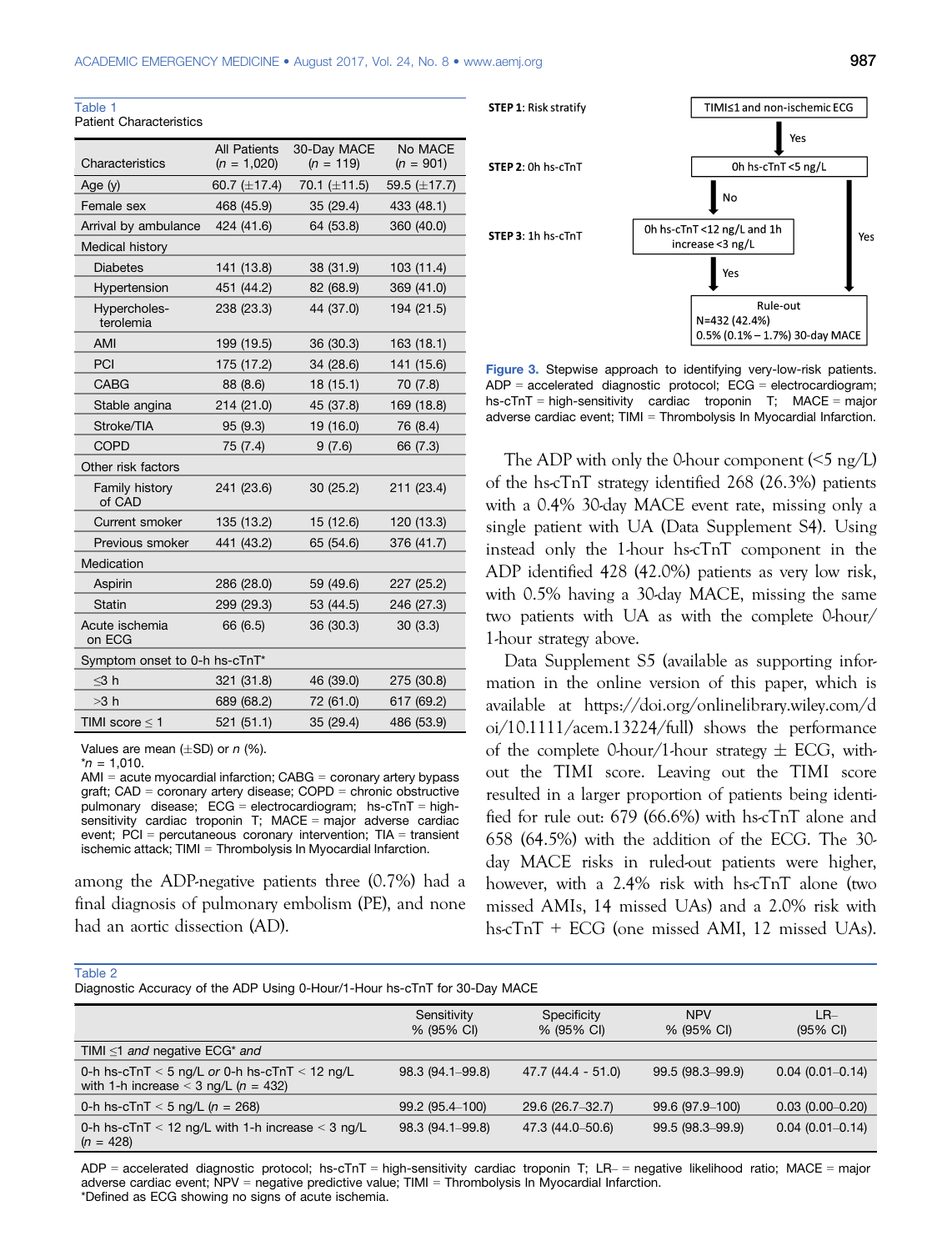In a sensitivity analysis, the 0-hour/1-hour hs-cTnT strategy alone had a sensitivity of  $97.4\%$  ( $95\%$  CI = 90.9%–99.7%) and a NPV of 99.7% (95% CI = 98.9%–100%) for an outcome of index visit AMI, while the ADP had a sensitivity of 100% (95%  $CI =$ 95.3%–100%) and a NPV of 100% (95% CI = 99.2%–100%). If the ADP utilized the original TIMI score, thereby not including the variable "persistent discomfort," 491 (48.1%) patients were identified for rule-out with a NPV of 99.4% (95% CI =  $98.2\%$ 99.9%) for 30-day MACE, missing three patients with UA.

## **DISCUSSION**

In this study, we combined the 0-hour/1-hour hs-cTnT rule-out strategy with ECG and the adapted TIMI score and could identify acute chest pain patients with only a 0.5% risk of 30-day MACE, missing just two patients with UA and no patients with AMI or other forms of MACE. This protocol could thereby allow safe early discharge of up to 40% of ED chest pain patients.

The 0-hour/1-hour hs-cTnT strategy alone identified more patients for rule-out than when the ECG and adapted TIMI score were also incorporated, but missed more patients with 30-day MACE. Those missed were mostly patients with UA, while its NPV for AMI was high and on par with previous studies.7,10,25 The sensitivity for AMI was, however, about 97%, which is similar to what was shown by Pickering et al.<sup>11</sup> Further, among patients who met the 0-hour/ 1-hour hs-cTnT rule-out criteria but who had a higher pretest probability (adapted TIMI score > 1 and/or ischemic ECG), the 30-day MACE rate was unacceptably high. Combining 0-hour/1-hour hs-cTnT with a low adapted TIMI score and a negative ECG, on the other hand, increased sensitivity and NPV for 30-day MACE and AMI, and this strategy did not miss a single AMI. Our results thus emphasize the importance of interpreting hs-cTnT together with ECG and clinical risk stratification for identification of patients suitable for early discharge.

No previous studies have evaluated the performance of the complete 0-hour/1-hour hs-cTnT rule-out strategy when combined with clinical risk stratification, and only one study has previously evaluated the diagnostic accuracy of the 1-hour hs-cTnT component when utilized in conjunction with clinical risk assessment.<sup>4</sup> In that study, 1-hour hs-cTnT was combined with the ED physician's assessment of patient history and ECG and performed well.<sup>4</sup> Some clinicians may, however, hesitate to use a protocol that includes their subjective assessment of the history. The modified ADAPT-ADP therefore provides an alternative, as it is a more objective tool that is well validated, relatively easy to use, and now part of routine care at some EDs.16,17,26

There has also been a lack of studies to evaluate the 0-hour hs-c $TnT \leq 5$  ng/L strategy in conjunction with clinical risk stratification, which more accurately reflects real-life practice where hs-cTnT is not used in isolation. Consequently, the recent NICE guidelines state that a 0-hour hs- $cTnT \le 5$  ng/L should be combined with a low TIMI score for identifying low-risk patients.<sup>15</sup> This study is the first to evaluate this combination, and to incorporate the 0-hour hs- $cTnT < 5$ ng/L strategy into the modified ADAPT-ADP, and indicates that this approach is safe.

Previous studies on the modified ADAPT-ADP have used hs-cTn at 0 and 2 hours and, as in this study, have identified about 40% of patients as low risk.<sup>16,17</sup> Our results show that by using the 0-hour/1-hour strategy, a faster rule-out could potentially be achieved, especially since this protocol allows the ruling out of about 26% of patients using the 0-hour hs-cTnT alone. The previous studies have also not included UA in the MACE outcome, $16,17$  and ADP-negative patients have been recommended further stress testing.<sup>26</sup> The present results indicate that this may not be necessary, at least in settings with a low ACS prevalence, as the risk in ADP-negative patients is very small. In this context, Kline et al.<sup>27</sup> have estimated that additional testing is more likely to be harmful than beneficial in patients with an ACS probability < 2%. In such low-risk patients, provocative testing gives few true positive results and does not improve outcome,28–<sup>30</sup> but may instead lead to unnecessary additional investigations and treatments, complications, radiation exposure, and increased  $cost.^{29,30}$ Admitting such low-risk patients has also not been shown to confer any benefit.<sup>31</sup> Further evidence for a low ACS risk in ADP-negative patients has been provided by Aldous et al., $32$  who observed that a negative hs-cTnT at 0 and 2 hours, combined with a nonischemic ECG and a TIMI score of 0, had a sensitivity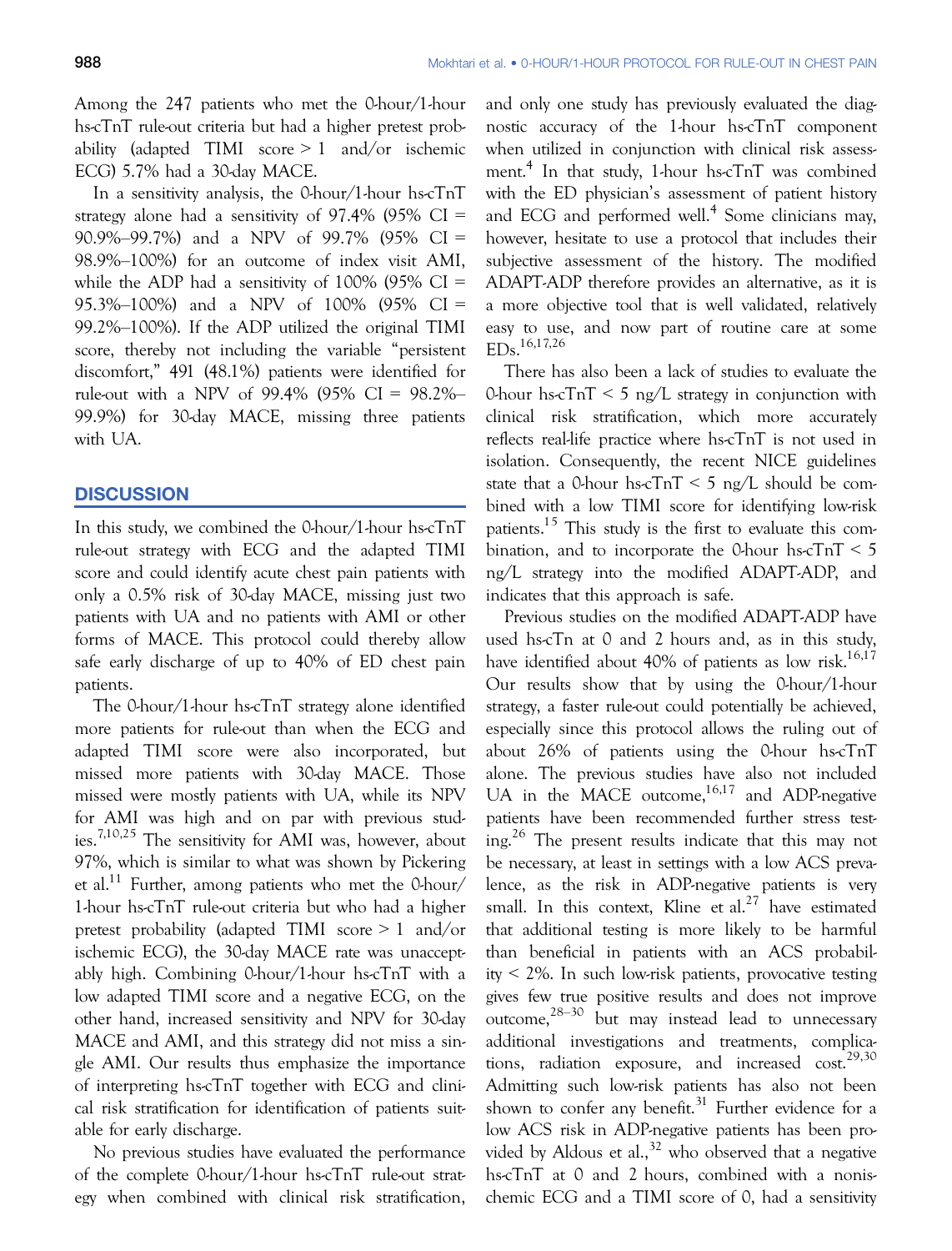of 99.2% for ACS within 30 days. Since the ACS prevalence was 36% in their cohort, a TIMI score of 0 was required to achieve a low pretest probability. Our study, however, indicates that the  $\leq$ 1 TIMI score threshold is adequate in settings with a lower MACE/ ACS prevalence.

Previous studies of the modified ADAPT-ADP have utilized an adapted TIMI score that incorporates the variable "persistent discomfort," which was not included in the original TIMI score. $33$  In a sensitivity analysis, removal of this variable resulted in an additional 59 patients being identified for rule-out, but at the cost of missing an additional patient with UA. This suggests that the adapted TIMI score as used in the modified ADAPT-ADP is superior.

The event rate in ADP-negative patients will likely be somewhat higher in settings with a higher MACE prevalence than ours, and similarly even lower in settings with a lower prevalence, such as at many U.S. centers.<sup>34</sup> There are  $>7$  million annual ED visits for chest pain in the United States alone, costing an estimated \$10 to \$13 billion.<sup>28,31,35</sup> By identifying up to 40% of patients for safe discharge with no need for further testing, and with more than half identified already by the hs-cTnT at presentation, this ADP has the potential to reduce ED crowding and healthcare costs.

The ADP, as with any decision aid, should, however, be used together with clinical judgment and not as a substitute. This was also evident by the two patients missed by the ADP, who both had a history highly suggestive of UA.

Since the ADP provides an estimate of the patient's risk of 30-day MACE, it may also be used to inform patients. Patients tend to overestimate their risk, $36$  and when informed of having a low risk of ACS often prefer outpatient follow-up.<sup>37</sup> Careful discharge information recommending patients to return if their symptoms do not resolve will likely also catch the few UA patients missed by the ADP and prevent harm.

The purpose of the present ADP is to identify patients who can be safely discharged from the ED. Among the remaining patients, only a minority will have a 30-day MACE, and their further assessment should be individualized. Before discharge, however, potentially dangerous diagnoses other than ACS need to be considered, although in our cohort, very few of the ruled-out patients had clinically important differential diagnoses such as PE or AD.

## LIMITATIONS

This was a single-center study, which limits the generalizability of the results. The AMI/MACE prevalence was, however, similar to many previous ED chest pain studies, $2,34,38$  and our MACE/ACS prevalence was similar to the reported average  $ED$  rate.<sup>39</sup> Nonetheless, these results should be validated in other settings before clinical implementation.

We did not include patients during all hours of the day or during weekends, but we have previously shown that those not enrolled did not differ from the included patients with regard to age, sex, and AMI prevalence.<sup>4</sup> Our AMI and UA prevalence was also similar to that in previous studies with 24-hour patient inclusion at our  $ED<sub>1</sub><sup>40,41</sup>$  indicating that the present sample was representative of our ED chest pain population.

We excluded patients with missing data, which might introduce a risk of selection bias. However, as there seemed to be no important differences between included and excluded patients, any such bias is likely to be of limited importance.

ED physicians were not blinded to the 1-hour hscTnT, but they were unaware of the study hypotheses, and the TIMI score was not used in routine care. The adjudicating cardiologists were blinded to the 1-hour hs-cTnT, and the final diagnosis of AMI was therefore independent of these samples, which minimized the risk of incorporation bias.

Some have questioned the importance of UA in the hs-c $Tn$  era.<sup>42</sup> In this study, we included UA in the MACE outcome since it is a common condition<sup>7</sup> with a clear 30-day risk of AMI or death, $43$  and since it leads to changes in both treatment and further testing.<sup>8</sup> We believe that omission of UA in the outcome may even introduce bias in an observational study, as UA patients commonly receive treatment, which may in turn prevent other MACE outcomes such as AMI and death.<sup>44</sup>

The 1-hour hs-cTnT samples were collected to achieve precise timing. In routine care, the 1-hour sample will likely in some cases be collected later than in this study. This is, however, unlikely to adversely affect the sensitivity and NPV of the protocol as there will be more time to detect a potential hs-cTnT rise.11,45

Few AMI patients in this study had hs-cTnT testing  $\leq$  2 hours from symptom onset, and the safety of this protocol in very early presenters is therefore unclear.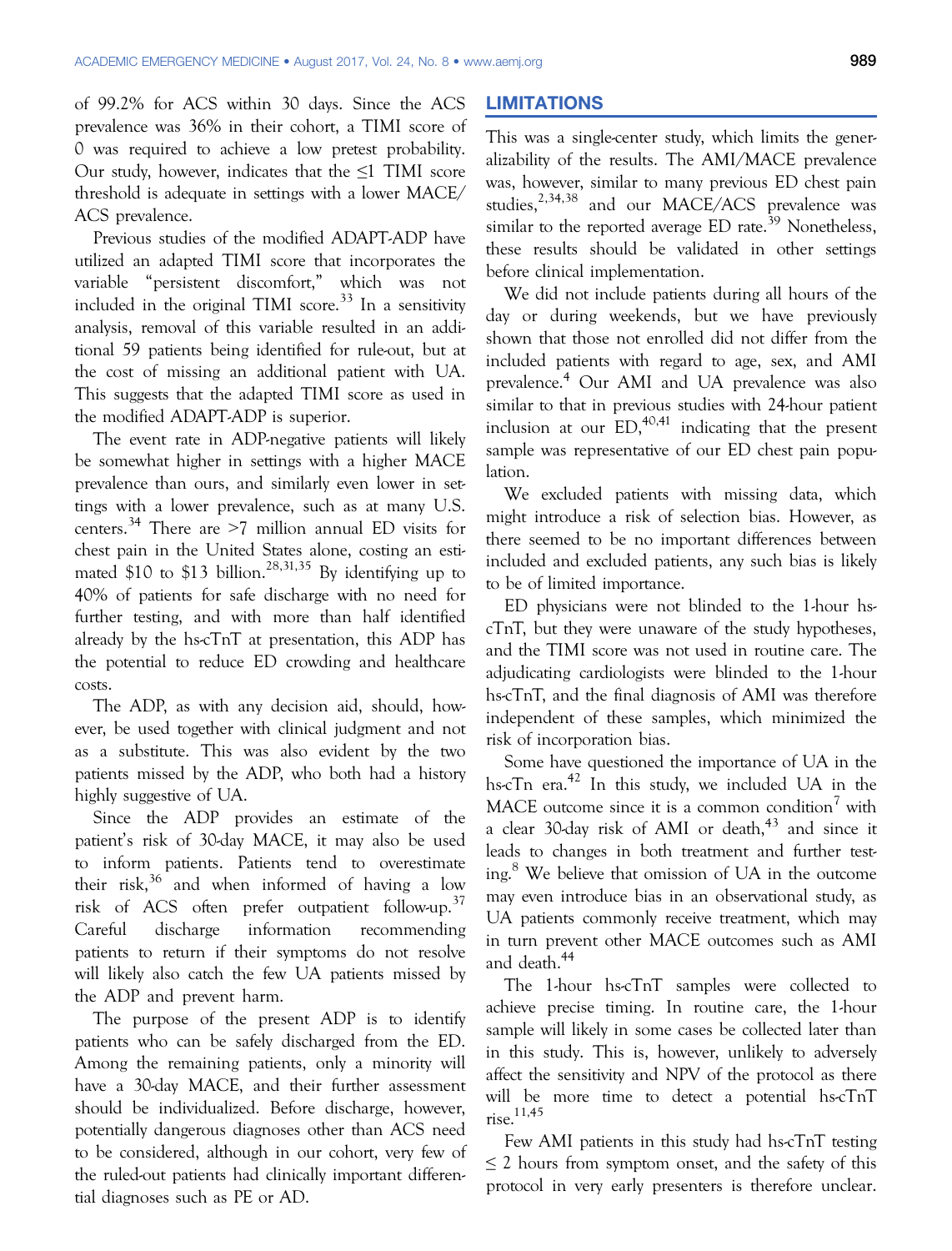In cases where the 0-hour hs-cTnT is sampled  $\leq$ 2 hours from symptom onset, we would recommend additional hs-c $TnT$  testing at 3 hours.<sup>46</sup>

### **CONCLUSIONS**

The use of the guideline-recommended 0-hour/1-hour high-sensitivity cardiac troponin T strategy as part of the modified ADAPT-ADP rapidly identified about 40% of ED chest pain patients with a very low risk of 30-day major adverse cardiac events including unstable angina. These patients may potentially be discharged from the ED with no further cardiac testing.

We thank the patients for their participation and the research assistants and the emergency department staff for their kind help.

#### **References**

- 1. Pitts SR, Niska RW, Xu J, Burt CW. National Hospital Ambulatory Medical Care Survey: 2006 emergency department summary. Natl Health Stat Report 2006;2008:1–38.
- 2. Cullen L, Greenslade J, Merollini K, et al. Cost and outcomes of assessing patients with chest pain in an Australian emergency department. Med J Aust 2015;202:427–32.
- 3. Penumetsa SC, Mallidi J, Friderici JL, Hiser W, Rothberg MB. Outcomes of patients admitted for observation of chest pain. Arch Intern Med 2012;172:873–7.
- 4. Mokhtari A, Borna C, Gilje P, et al. A 1-h combination algorithm allows fast rule-out and rule-in of major adverse cardiac events. J Am Coll Cardiol 2016;67:1531–40.
- 5. Mokhtari A, Lindahl B, Smith JG, Holzmann MJ, Khoshnood A, Ekelund U. Diagnostic accuracy of high-sensitivity cardiac troponin T at presentation combined with history and ECG for ruling out major adverse cardiac events. Ann Emerg Med 2016;68:649–58.e3.
- 6. Reichlin T, Hochholzer W, Bassetti S, et al. Early diagnosis of myocardial infarction with sensitive cardiac troponin assays. N Engl J Med 2009;361:858–67.
- 7. Reichlin T, Schindler C, Drexler B, et al. One-hour ruleout and rule-in of acute myocardial infarction using highsensitivity cardiac troponin T. Arch Intern Med 2012;172:1211–8.
- 8. Roffi M, Patrono C, Collet JP, et al. 2015 ESC Guidelines for the management of acute coronary syndromes in patients presenting without persistent ST-segment elevation: Task Force for the Management of Acute Coronary Syndromes in Patients Presenting without Persistent ST-Segment Elevation of the European Society of Cardiology (ESC). Eur Heart J 2016;37:267–315.
- 9. Body R, Mueller C, Giannitsis E, et al. The use of very low concentrations of high sensitivity troponin T to rule

out acute myocardial infarction using a single blood test. Acad Emerg Med 2016;23:1004–13.

- 10. Mueller C, Giannitsis E, Christ M, et al. Multicenter evaluation of a 0-hour/1-hour algorithm in the diagnosis of myocardial infarction with high-sensitivity cardiac troponin T. Ann Emerg Med 2016;68:76–87.e4.
- 11. Pickering JW, Greenslade JH, Cullen L, et al. Assessment of the European Society of Cardiology 0-hour/1-hour algorithm to rule-out and rule-in acute myocardial infarction. Circulation 2016;134:1532–41.
- 12. Rubini Gimenez M, Hoeller R, Reichlin T, et al. Rapid rule out of acute myocardial infarction using undetectable levels of high-sensitivity cardiac troponin. Int J Cardiol 2013;168:3896–901.
- 13. Zhelev Z, Hyde C, Youngman E, et al. Diagnostic accuracy of single baseline measurement of Elecsys troponin T high-sensitive assay for diagnosis of acute myocardial infarction in emergency department: systematic review and meta-analysis. BMJ 2015;350:h15.
- 14. Jaffe AS, White HD. Ruling-in myocardial injury and ruling-out myocardial infarction with the European Society of Cardiology 1-hour algorithm. Circulation 2016;134: 1542–5.
- 15. Chest Pain of Recent Onset: Assessment and Diagnosis of Recent Onset Chest Pain or Discomfort of Suspected Cardiac Origin (Update). NICE Guideline CG95. 2016. Available at [https://www.nice.org.uk/guidance/cg95/evide](https://www.nice.org.uk/guidance/cg95/evidence/full-guideline-245282221) [nce/full-guideline-245282221](https://www.nice.org.uk/guidance/cg95/evidence/full-guideline-245282221) Accessed Jan 16, 2017.
- 16. Cullen L, Mueller C, Parsonage WA, et al. Validation of high-sensitivity troponin I in a 2-hour diagnostic strategy to assess 30-day outcomes in emergency department patients with possible acute coronary syndrome. J Am Coll Cardiol 2013;62:1242–9.
- 17. Meller B, Cullen L, Parsonage WA, et al. Accelerated diagnostic protocol using high-sensitivity cardiac troponin T in acute chest pain patients. Int J Cardiol 2015;184:208–15.
- 18. Thygesen K, Alpert JS, Jaffe AS, et al. Third universal definition of myocardial infarction. Eur Heart J 2012;33:2551–67.
- 19. Giannitsis E, Kurz K, Hallermayer K, Jarausch J, Jaffe AS, Katus HA. Analytical validation of a high-sensitivity cardiac troponin T assay. Clin Chem 2010;56:254–61.
- 20. Biener M, Mueller M, Vafaie M, et al. Comparison of a 3-hour versus a 6-hour sampling-protocol using highsensitivity cardiac troponin T for rule-out and rule-in of non-STEMI in an unselected emergency department population. Int J Cardiol 2013;167:1134–40.
- 21. Mueller M, Biener M, Vafaie M, et al. Absolute and relative kinetic changes of high-sensitivity cardiac troponin T in acute coronary syndrome and in patients with increased troponin in the absence of acute coronary syndrome. Clin Chem 2012;58:209–18.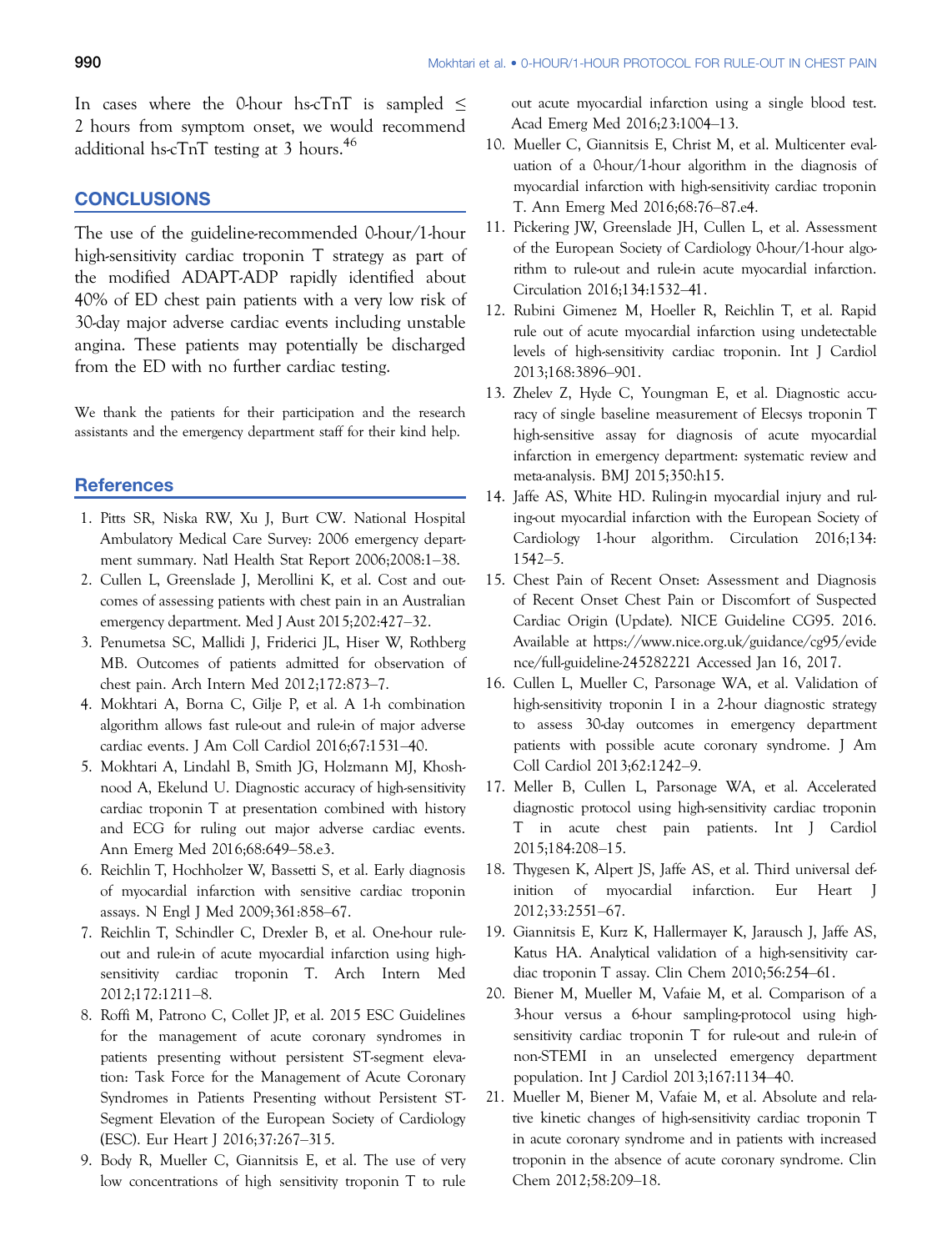- 22. Reichlin T, Irfan A, Twerenbold R, et al. Utility of absolute and relative changes in cardiac troponin concentrations in the early diagnosis of acute myocardial infarction. Circulation 2011;124:136–45.
- 23. Thygesen K, Mair J, Giannitsis E, et al. How to use highsensitivity cardiac troponins in acute cardiac care. Eur Heart J 2012;33:2252–7.
- 24. Cullen L, Than M, Brown AF, et al. Comprehensive standardized data definitions for acute coronary syndrome research in emergency departments in Australasia. Emerg Med Australas 2010;22:35–55.
- 25. Reichlin T, Twerenbold R, Wildi K, et al. Prospective validation of a 1-hour algorithm to rule-out and rule-in acute myocardial infarction using a high-sensitivity cardiac troponin T assay. CMAJ 2015;187:E243–52.
- 26. Than MP, Pickering JW, Aldous SJ, et al. Effectiveness of EDACS versus ADAPT accelerated diagnostic pathways for chest pain: a pragmatic randomized controlled trial embedded within practice. Ann Emerg Med 2016;68:93–102.
- 27. Kline JA, Johnson CL, Pollack CV Jr, et al. Pretest probability assessment derived from attribute matching. BMC Med Inform Decision Mak 2005;5:26.
- 28. Foy AJ, Liu G, Davidson WR Jr, Sciamanna C, Leslie DL. Comparative effectiveness of diagnostic testing strategies in emergency department patients with chest pain: an analysis of downstream testing, interventions, and outcomes. JAMA Intern Med 2015;175:428–36.
- 29. Hermann LK, Weingart SD, Duvall WL, Henzlova MJ. The limited utility of routine cardiac stress testing in emergency department chest pain patients younger than 40 years. Ann Emerg Med 2009;54:12–6.
- 30. Khare RK, Powell ES, Venkatesh AK, Courtney DM. Diagnostic uncertainty and costs associated with current emergency department evaluation of low risk chest pain. Crit Pathw Cardiol 2008;7:191–6.
- 31. Weinstock MB, Weingart S, Orth F, et al. Risk for clinically relevant adverse cardiac events in patients with chest pain at hospital admission. JAMA Intern Med 2015;175: 1207–12.
- 32. Aldous SJ, Richards MA, Cullen L, Troughton R, Than M. A new improved accelerated diagnostic protocol safely identifies low-risk patients with chest pain in the emergency department. Acad Emerg Med 2012;19:510– 6.
- 33. Antman EM, Cohen M, Bernink PJ, et al. The TIMI risk score for unstable angina/non-ST elevation MI: a method for prognostication and therapeutic decision making. JAMA 2000;284:835–42.
- 34. Kohn MA, Kwan E, Gupta M, Tabas JA. Prevalence of acute myocardial infarction and other serious diagnoses in patients presenting to an urban emergency department with chest pain. J Emerg Med 2005;29:383–90.
- 35. Mahler SA, Miller CD, Litt HI, Gatsonis CA, Snyder BS, Hollander JE. Performance of the 2-hour accelerated

diagnostic protocol within the American College of Radiology Imaging Network PA 4005 cohort. Acad Emerg Med 2015;22:452–60.

- 36. Newman DH, Ackerman B, Kraushar ML, et al. Quantifying patient-physician communication and perceptions of risk during admissions for possible acute coronary syndromes. Ann Emerg Med 2015;66:13–8.e1.
- 37. Hess EP, Knoedler MA, Shah ND, et al. The chest pain choice decision aid: a randomized trial. Circ Cardiovasc Qual Outcomes 2012;5:251–9.
- 38. Hess EP, Brison RJ, Perry JJ, et al. Development of a clinical prediction rule for 30-day cardiac events in emergency department patients with chest pain and possible acute coronary syndrome. Ann Emerg Med 2012;59:115–25.e1.
- 39. Fanaroff AC, Rymer JA, Goldstein SA, Simel DL, Newby LK. Does this patient with chest pain have acute coronary syndrome? The rational clinical examination systematic review. JAMA 2015;314:1955–65.
- 40. Mokhtari A, Dryver E, Soderholm M, Ekelund U. Diagnostic values of chest pain history, ECG, troponin and clinical gestalt in patients with chest pain and potential acute coronary syndrome assessed in the emergency department. Springerplus 2015;4:219.
- 41. Ekelund U, Nilsson HJ, Frigyesi A, Torffvit O. Patients with suspected acute coronary syndrome in a university hospital emergency department: an observational study. BMC Emerg Med 2002;2:1.
- 42. Braunwald E, Morrow DA. Unstable angina: is it time for a requiem? Circulation 2013;127:2452–7.
- 43. Reichlin T, Twerenbold R, Maushart C, et al. Risk stratification in patients with unstable angina using absolute serial changes of 3 high-sensitive troponin assays. Am Heart J 2013;165:371–8.e3.
- 44. Hess EP, Jaffe AS. Evaluation of patients with possible cardiac chest pain: a way out of the jungle. J Am Coll Cardiol 2012;59:2099–100.
- 45. Aldous S, Pemberton C, Richards AM, Troughton R, Than M. High-sensitivity troponin T for early rule-out of myocardial infarction in recent onset chest pain. Emerg Med J 2012;29:805–10.
- 46. Mueller C, Giannitsis E, Mockel M, et al. Rapid rule out of acute myocardial infarction: novel biomarker-based strategies. Eur Heart J Acute Cardiovasc Care 2016;6:218–22.

#### Supporting Information

The following supporting information is available in the online version of this paper available at [http://](http://onlinelibrary.wiley.com/doi/10.1111/acem.13224/full) [onlinelibrary.wiley.com/doi/10.1111/acem.13224/full](http://onlinelibrary.wiley.com/doi/10.1111/acem.13224/full)

Data Supplement S1. Comparison between included patients and patients excluded due to missing data.